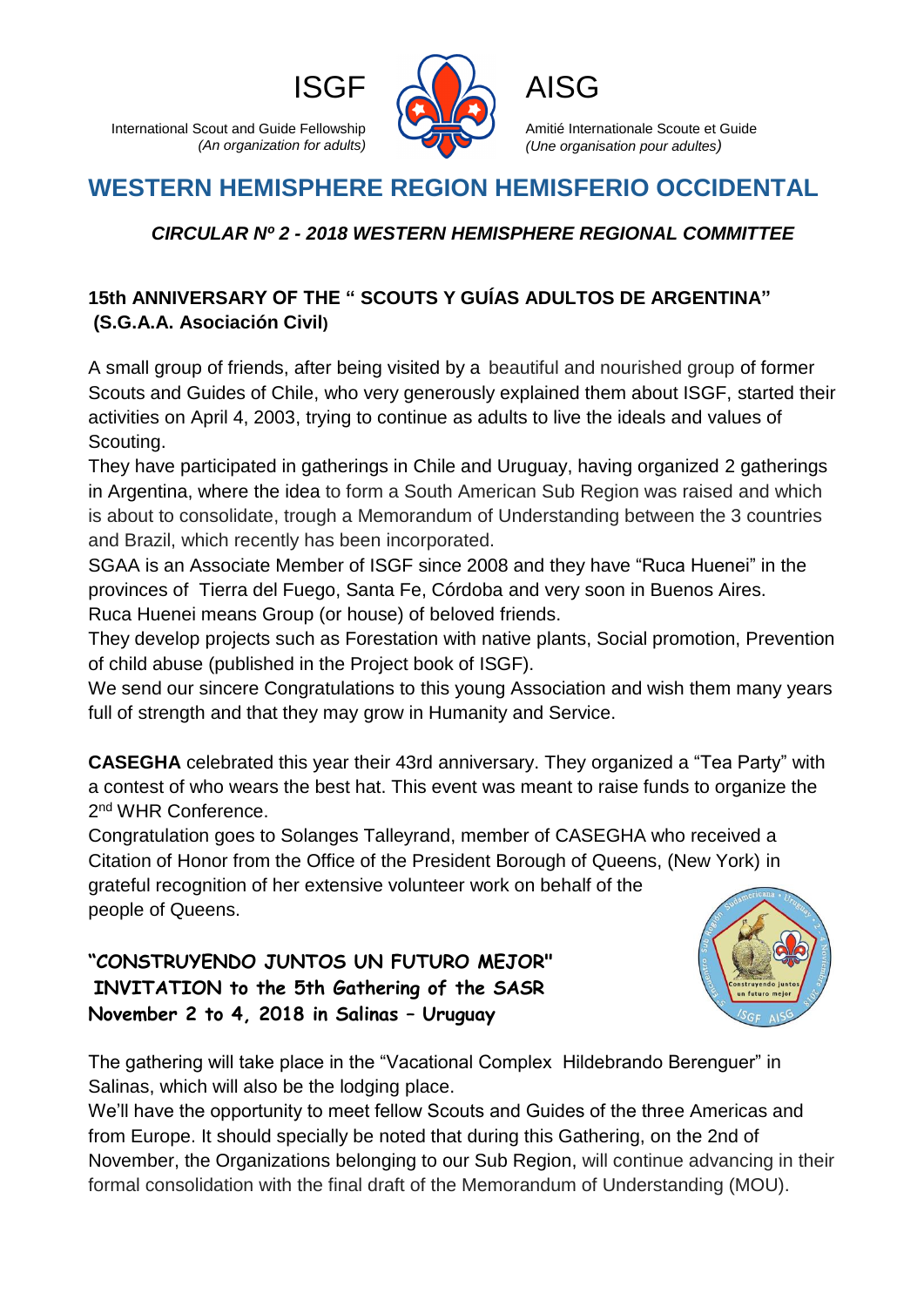International Scout and Guide Fellowship *(An organization for adults)*



Amitié Internationale Scoute et Guide *(Une organisation pour adultes)*

## **WESTERN HEMISPHERE REGION HEMISFERIO OCCIDENTAL**

Deadline registration: **September 1, 2018. Costs**: US\$320 per person in a family room with 5 beds, US\$420 p/p in a double room and US\$520 in a single room.

**APRIL 23, ST. GEORGE'S DAY,** (Patron Saint of Scouting) was celebrated in many countries. FASGU Uruguay celebrated St. George's Day in a simple celebration with renewal of the Scout promise by different members.

#### **DEVELOPMENT PROJECTS**

The Western Hemisphere Regional Committee launched the Initial Questionnaire for a call of projects from the countries members of the Region.

#### **CONTACT WITH MEMBERS OF THE WESTERN HEMISPHERE TROUGH V.C.**

To know each other better, we continue following our goal to include a representative of a country member of the Region in our monthly Video Conferences. We already had the opportunity to have the participation of Enrique and Alejandro Bargallo of ANASMAC Mexico and Bernardo Herrera , from Club Antiguos Scouts Adultos de Valparaiso, Chile.

**COPERNICIA,** the National Association of Curaçao, in a short ceremony, has installed its new board of directors for the next two years. Solange Lopez remains as President; Verna Lopez has been assigned as the International Secretary, replacing Nydia Hato, who will serve in the new board. On May 19<sup>th</sup>, they celebrated their 33rd Anniversary. We regret the passing away of one of the founders of Copernicia, Mrs. Brunehilda Römer (Bunchi) who has been a very active leader in the National Guide Association AGPNA.

### **CLUB DE SCOUTS Y GUÍAS ADULTOS LOS FLORIANOS. Los Ángeles, Region VIII - Chile**

Scouts and Guides Club of Los Angeles was created after a meeting of a group of friends, all former scouts, who used to meet to share as old friends and scouts.

After a pleasant visit of the Adult Scouts from Valparaiso and Viña and having heard the magnificent presentation given by Juan Salazar, they decided after 15 days to form a group of Adult Scouts and Guides.

On November 8 of 2017 the group was originated and a new board of directors was elected on the same day, with Óscar Ibáñez Solís de Ovando as President; Guillermo Foncea Gallardo as Vice President; Verónica Varas Sobarzo as secretary and Florencio Poblete Freire as treasurer.

### **FRATERNIDAD DE ANTIGUOS SCOUTS Y GUIAS DE VENEZUELA**

Our fellow members of FASGV (Central Branch group) are in a continuous growing process, what causes us much happiness when receiving news from Venezuela.